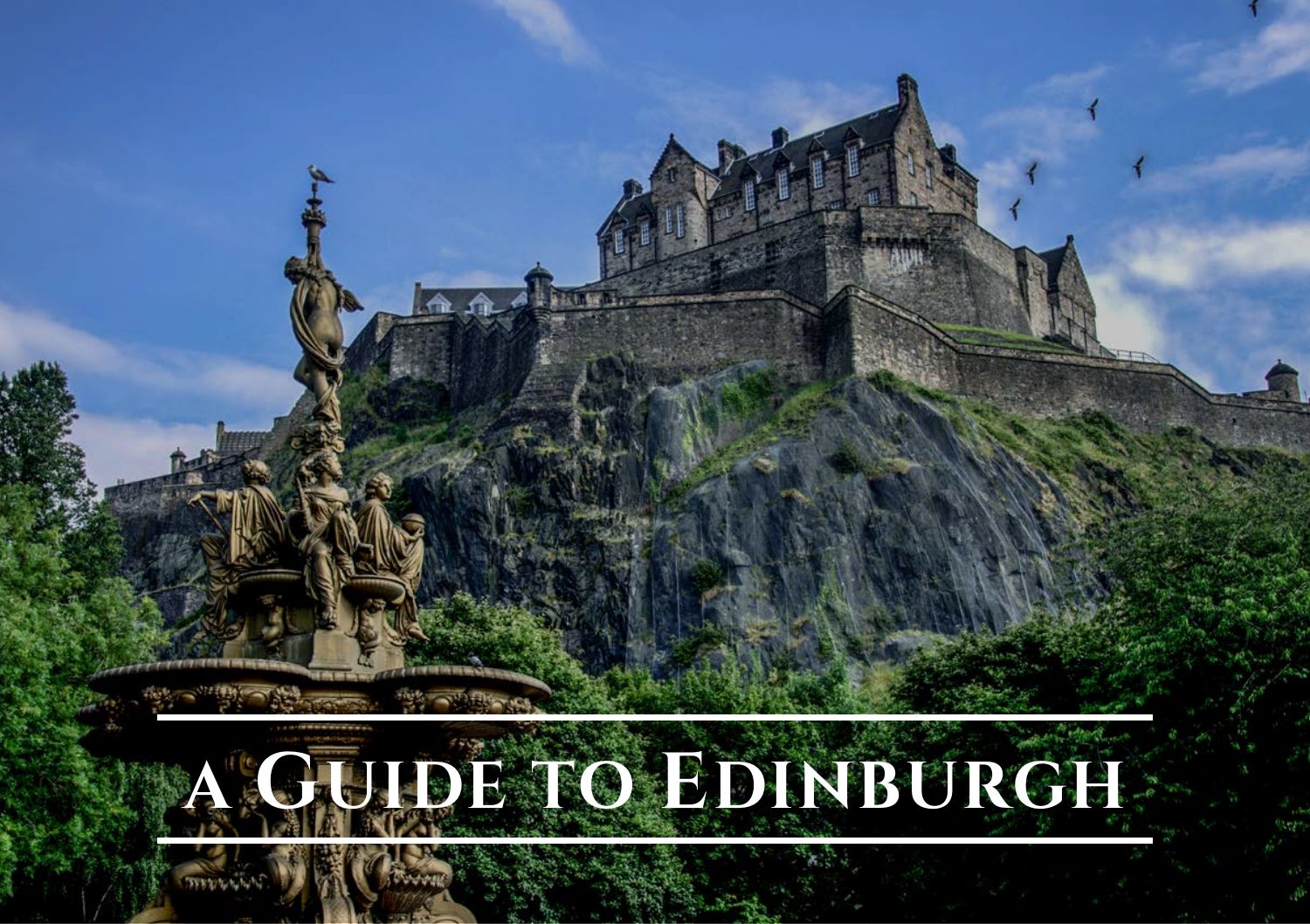Edinburgh is Scotland's compact, hilly capital. With a medieval Old Town and elegant Georgian New Town. Hosting top attractions, stunning gardens and neoclassical buildings. We have put together some of the best bits to help you make the most of your stay. The city offers something for everyone, to create long lasting memories...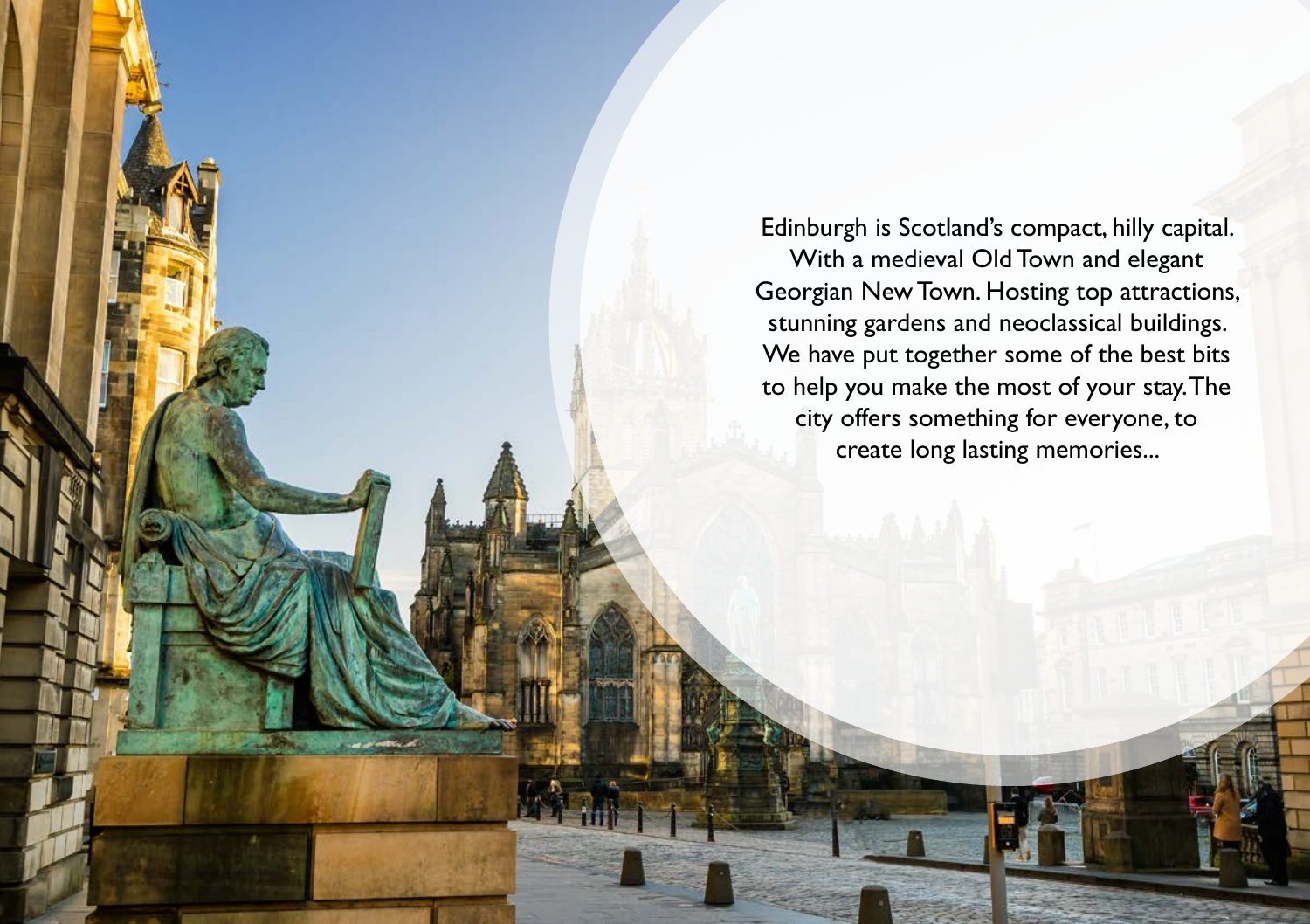# **ATTRACTIONS & SIGHTSEEING**

### EDINBURGH CASTLE

*The most iconic building in the city, situated at the top of the Royal Mile on topof Castle Rock an extinct volcano.* **Castlehill, Edinburgh EH1 2NG**

### NATIONAL MUSEUM OF SCOTLAND

*Discover the delights of the natural world, explore world cultures and enthuseat treasures from around the world.*

**Chambers Street, Edinburgh EH1 1JF**

## EDINBURGH ZOO

*Situated in beautiful parkland and home to over 1000 animals including the UKs only giant pandas.* **134 Corstophine Road Edinburgh EH12 6TS**

### JOHNNIE WALKER EXPERIENCE

*Spread over 8 floors, discovery the tastes & the history of Scottish Whisky.* **145 Princes Street, Edinburgh EH2 4BL**

### PALACE OF **HOLYROODHOUSE**

*The Queen's official residence of Scotland, visitors can trace historical links through time.* **Canongate, Edinburgh EH8 8DX**

## ROYAL BOTANIC GARDENS

*Escape the city noise, with 70 acres of beautiful green space & 100,000 plants from all round the world* **20a Inverleith Row, Edinburgh EH3 5LR**

### CAMERA OBSCURA

*Venture through five floors jam-packed with over 100 illusions and discover thebest rooftop views in the city.*

**Castlehill, Royal Mile, Edinburgh EH1 2ND**

### HARRY POTTER MAGICAL GUIDED WALKING TOUR

*Take a magical 2 hour walking tour and discover the city where Harry Potter was written.* **Meeting points over the city**

## OUR DYNAMIC EARTH

*Learn about the creation of our planet and travel through time as we explore Earth's past, present and future.* **Holyrood Road, Edinburgh EH8 8AS**

### THE REAL MARY KINGS CLOSE

*Discover over 400 years of history and learn about the intriguing real stories of Edinburgh's past residents* **2 Warriston's Close, High St, Edinburgh EH1 1PG** VALKING TOUR<br>
NEW KINGS CLOSE<br>
NEW KINGS CLOSE<br>
Discover over 400 years of history and learn about<br>
Harry Potter was written.<br>
Discover over 400 years of history and learn about<br>
THE NEWE TANK<br>
KINGS CLOSE<br>
Discover over 4

### EDINBURGH HOP-ON HOP-OFF BUS TOUR

*Visiting all the top locations & attractions Edinburgh has to offer.* **St Andrews Square, Edinburgh**

### EDINBURGH DUNGEONS

*The ultimate underground journey through Edinburgh's darkest history.*  **31 Market Street Edinburgh EH1 1DF**

### ROYAL YACHT BRITANNIA

*The Queen's floating palace for over 40 years, discover this most special of royal residence.* **Ocean Terminal, Leith EH6 6JJ**

### NATIONAL GALLERIES OF SCOTLAND

*Boasts some of the world's finest art by the likes of Rembrandt, Monet and Raphael.* **The Mound, Edinburgh EH2 2EL**

*Situated in Holyrood Park, the remains of an extinct volcano overlooking the city of Edinburgh.*  **Queens Drive, Edinburgh EH8 8HG**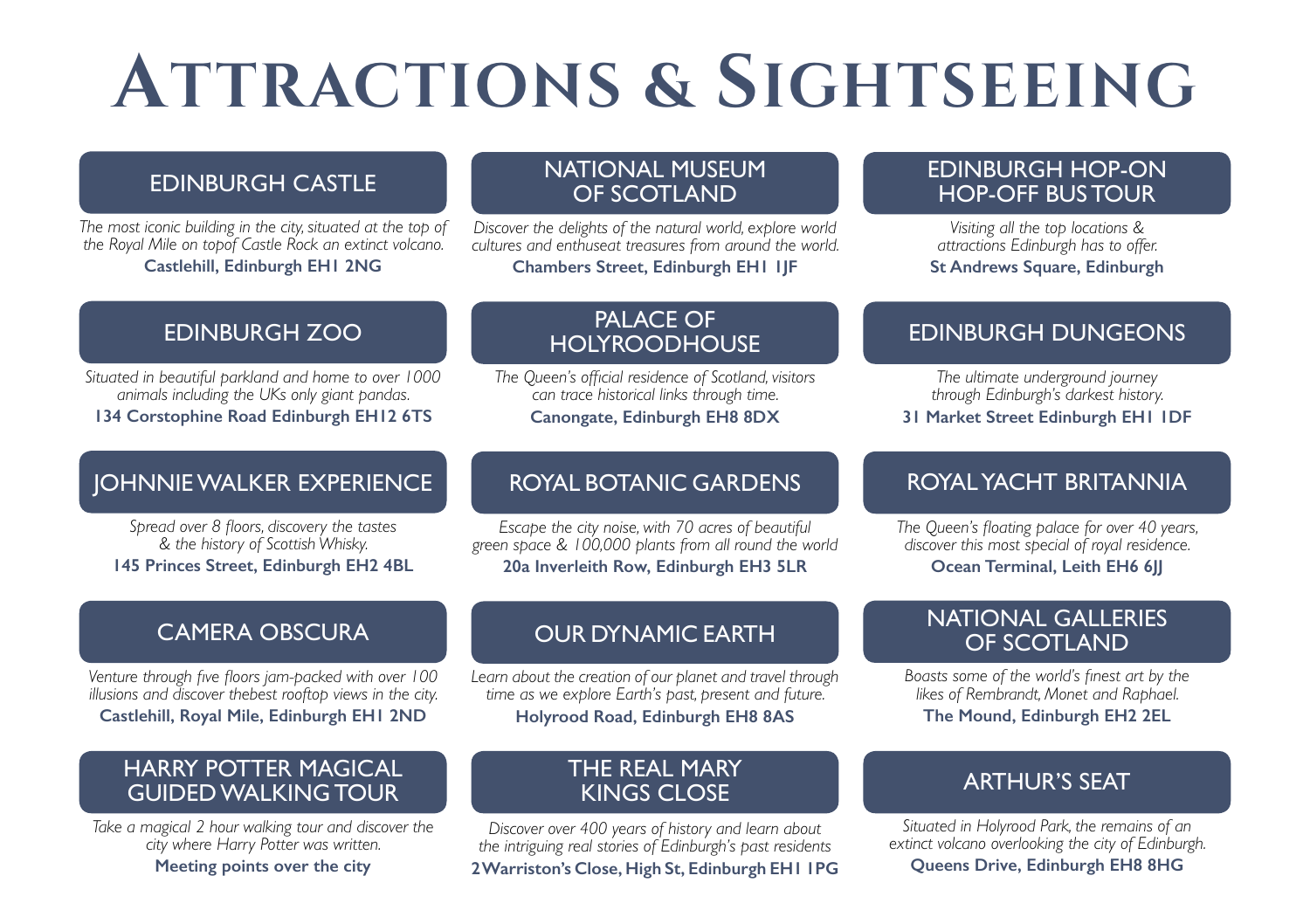# **DAY TRIPS OUT OF EDINBURGH**

Should you wish to see what lies outside of Edinburgh, the options are plentiful. From iconic Highland landscapes to pretty coastal communities you might be surprised what you can visit in a day.

Enjoy day trips to St Andrews, Stirling, The Kelpies, Glasgow, Loch Lomond & the Scottish Borders either by car, train

## OR TOUR BUS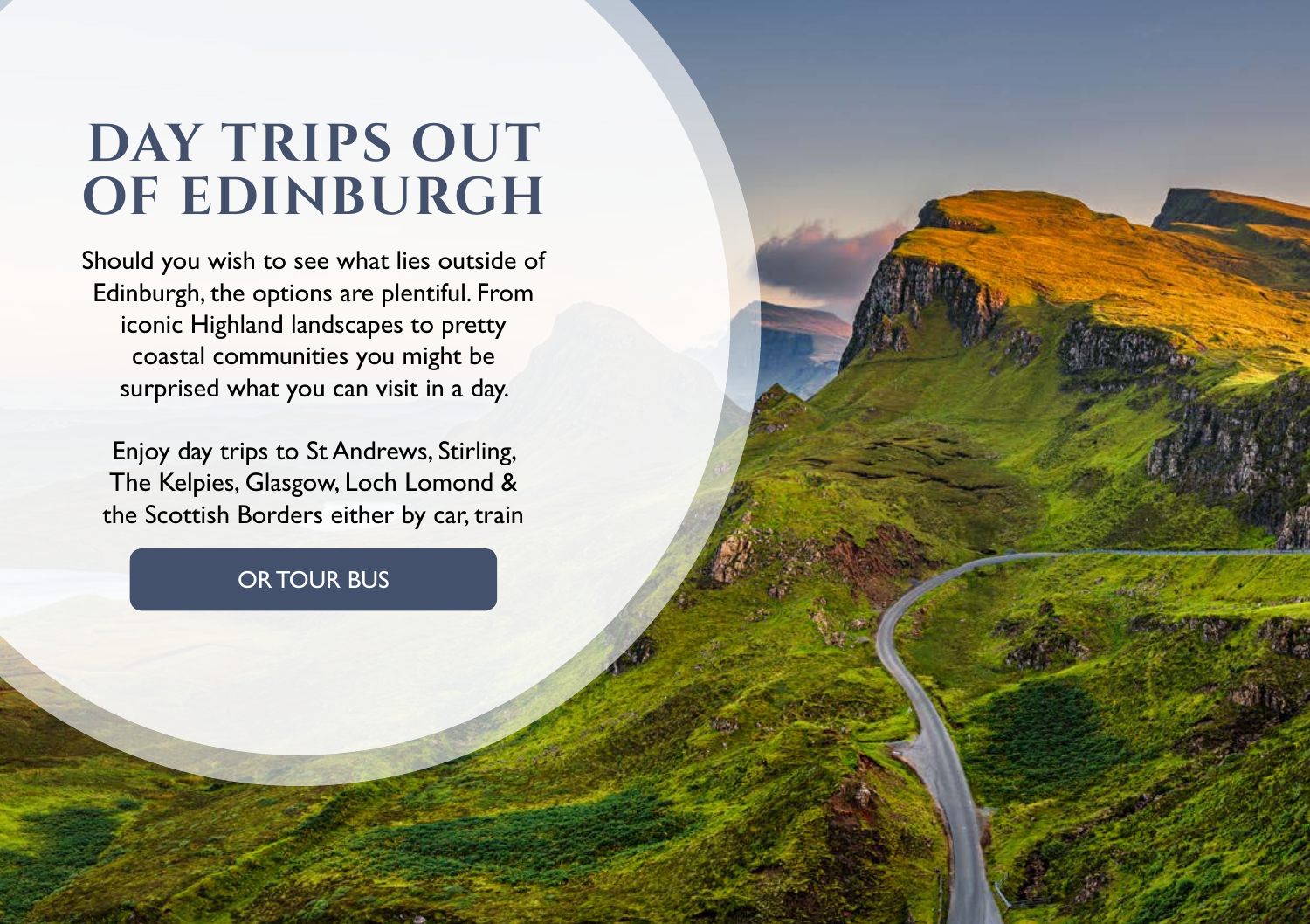# **WHERE TO EAT**

## **DINING**



# **AFTERNOON TEA**

# LE MONDE<br>BAR & RESTAURANT

*Enjoy in Afternoon Tea in luxurious surroundings away from the hustle & busy of the city*

*Offering a contemporary twist on the classic Afternoon Tea, with stunning across the city.*

*Traditional & upmarket Afternoon Tea located within The Balmoral*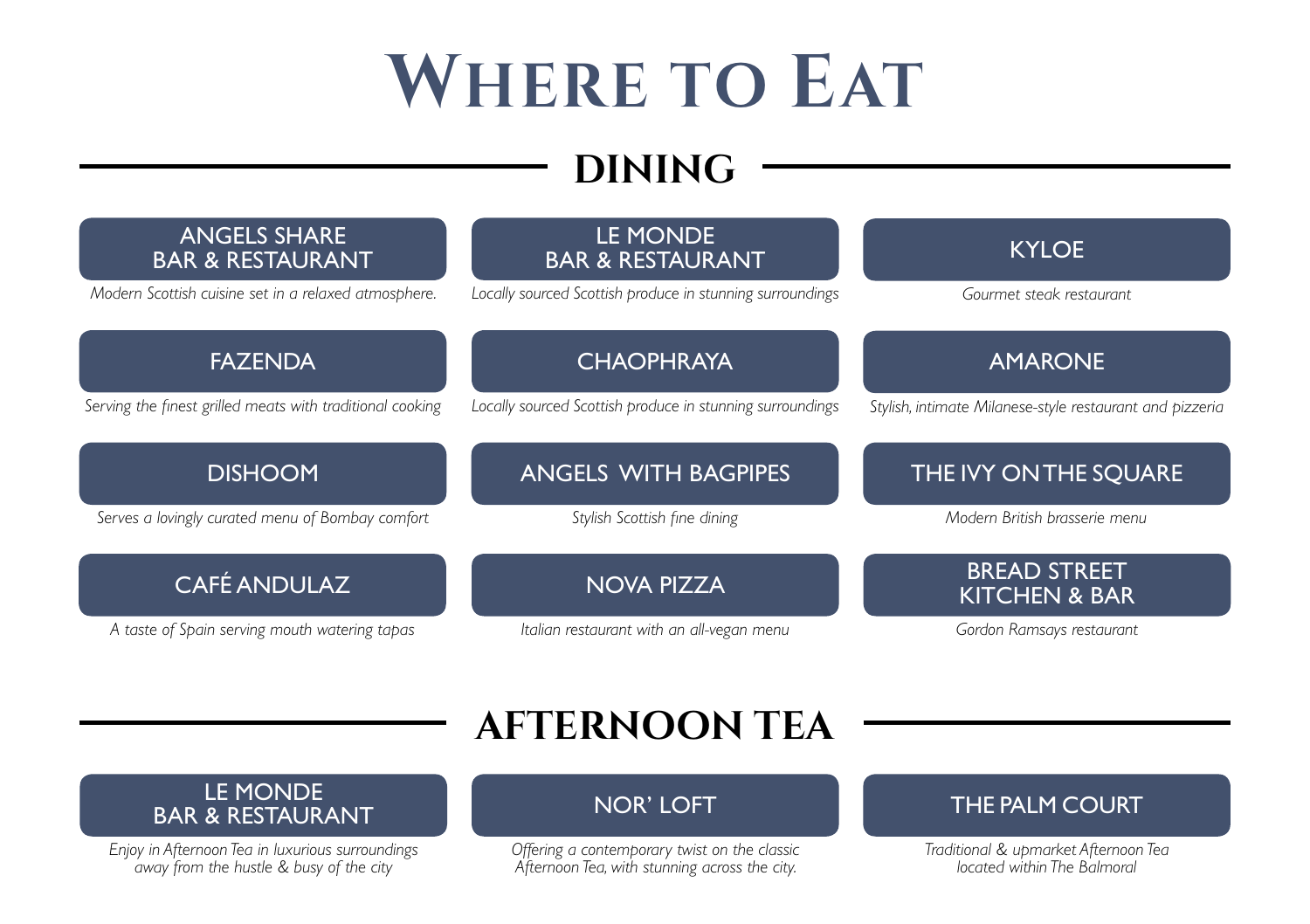# **WHERE TO DRINK & DANCE**

## **DRINK**

| <b>ANGELS SHARE BAR</b>                          | LE MONDE BAR                                 | <b>FRANKENSTEIN</b>                                    |
|--------------------------------------------------|----------------------------------------------|--------------------------------------------------------|
| Scottish bar with huge whisky selection          | Offering a beautifully curated cocktail list | A Frankenstein themed bar located in old gothic church |
| <b>COPPER BLOSSOM</b>                            | <b>NOR' LOFT</b>                             | <b>LADY LIBERTINE</b>                                  |
| Basement bar with elegant cocktails              | Rooftop champagne bar                        | An incredible array of cocktails and wines             |
| <b>THE CAULDRON</b>                              | <b>DEVILS ADVOCATE</b>                       | <b>COLD TOWN HOUSE</b>                                 |
| Magical experience of fantasy inspired cocktails | An historic bar with a cosy vibe             | Three Story bar with roof terrace                      |
| <b>TIGERLILY</b>                                 | <b>PANDA &amp; SONS</b>                      | <b>THE ABBOTSFORD</b>                                  |
| A luxurious city centre bar                      | One of the quirkiest bars in the city        | An iconic & traditional bar                            |
|                                                  | <b>NIGHTLIFE</b>                             |                                                        |
|                                                  |                                              |                                                        |
| <b>SHANGHAI</b>                                  | <b>CABARET VOLTAIRE</b>                      | <b>CLUB TROPICANA</b>                                  |

## **nightlife**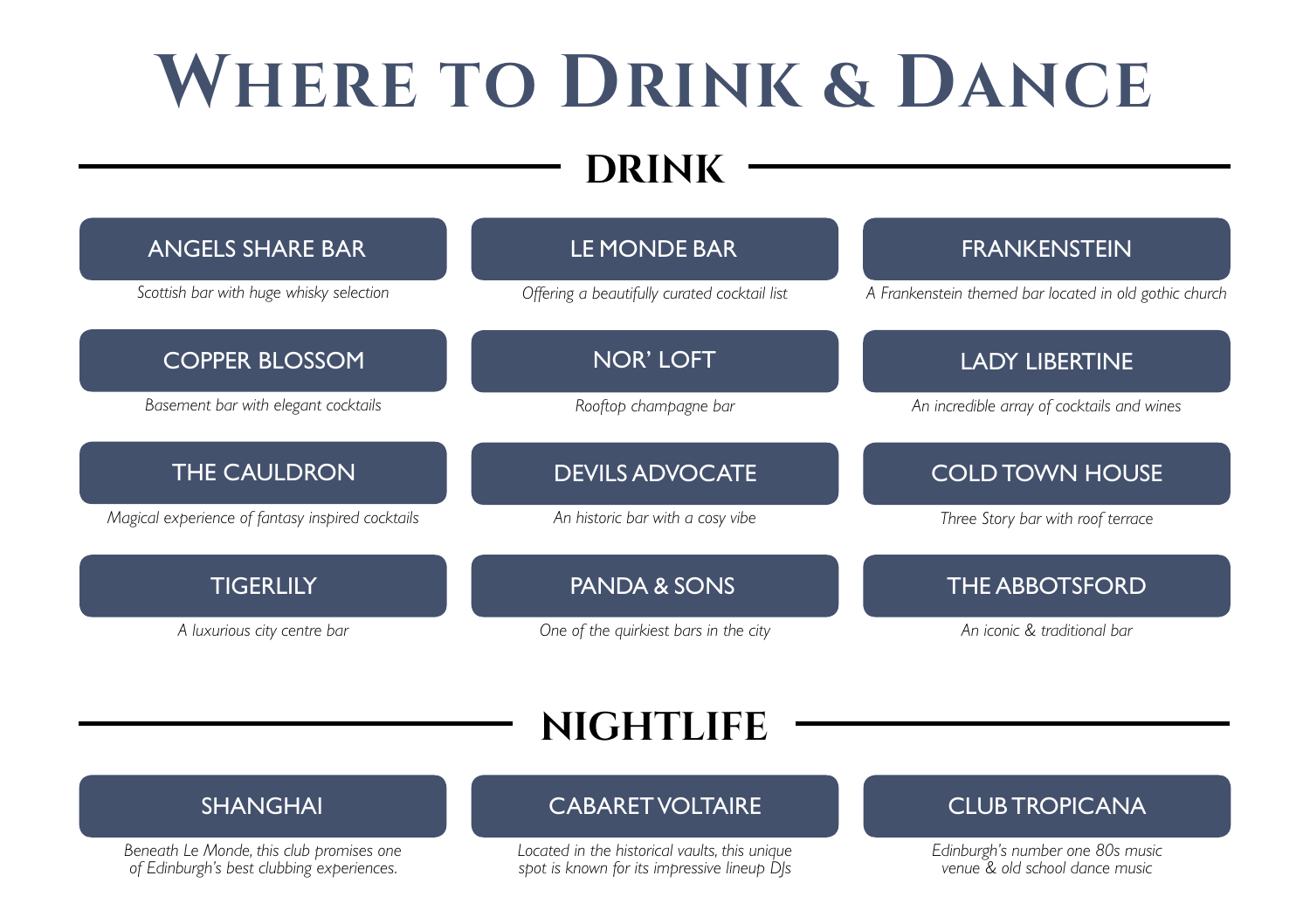# **SHOPPING**

*From luxury brands, high street stores to beautiful boutiques. Shopping in Edinburgh caters for everyone's tastes & budget.*

**ST JAMES QUARTER** Four storey shopping centre with more than 40 retailers

> **GEORGE STREET** Upmarket retail stores

**MULTRESS WALK** Home to Harvey Nichols and many other exclusive fashion brands

**PRINCES STREET** Large brands & independent shops with breathtaking views of the castle

**WAVERLEY MALL** Fashion shops and Scottish souvenir stores

**THE ROYAL MILE** Scottish craft, cashmere & whisky shops

**THE GRASSMARKET & VICTORIA STREET** Independent shops from designer, retro to vintage

**STOCKBRIDGE** A mix of jewellers, galleries & secondhand shops

> **BRUNTSFIELD & MORNINGSIDE** Boutique shops and boasts some the best charity shops in the city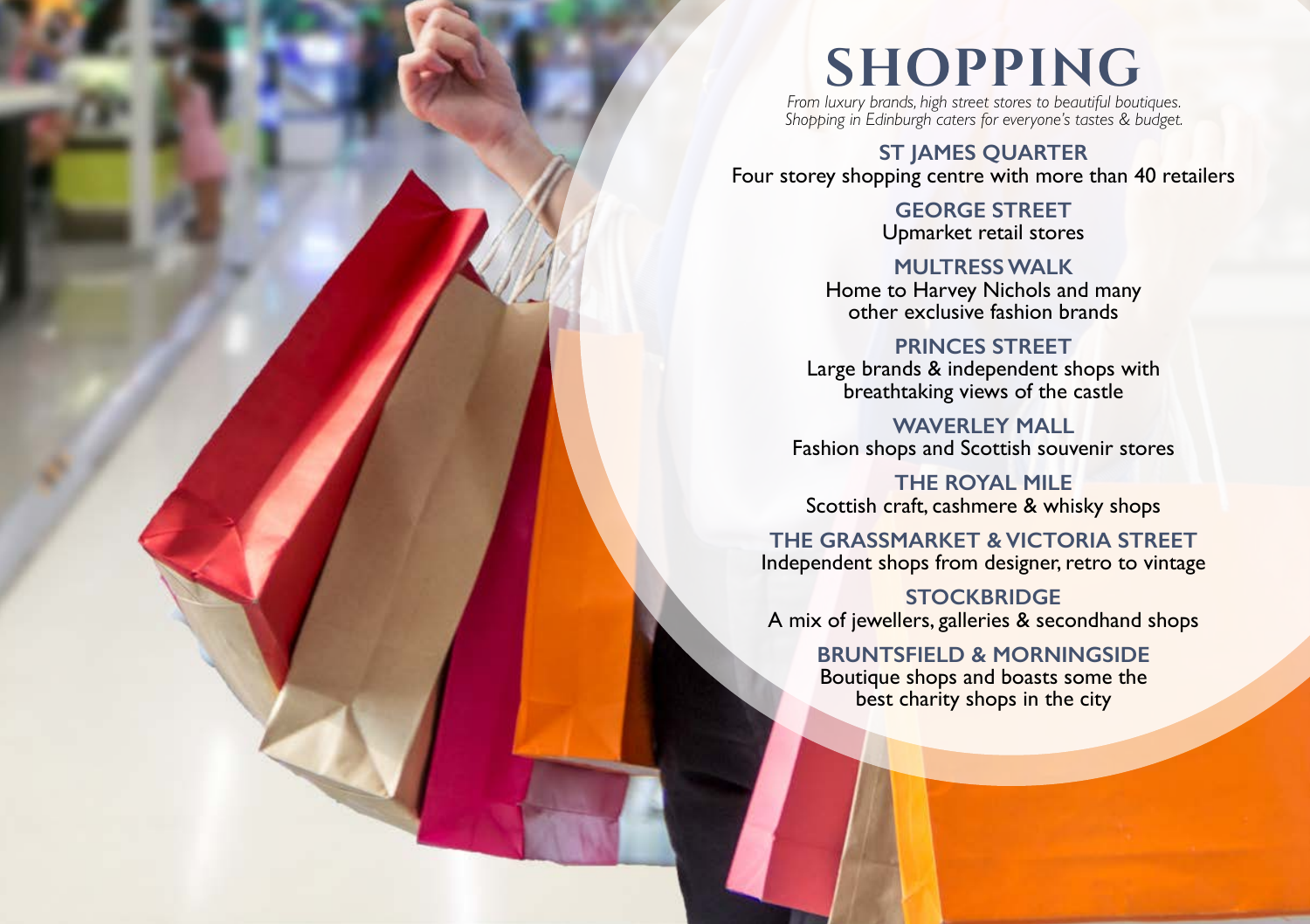# **EDINBURGH FESTIVALS**

*Edinburgh is the world's leading festival city with amazing festivals taking place throughout the year.*

EDINBURGH JAZZ & BLUES FESTIVAL EDINBURGH EDINBURGH

FESTIVAL FRINGE

**SCOTTISH** INTERNATIONAL **STORYTELLING FESTIVAL** 

> EDINBURGH ART FESTIVAL

**HOGMANAY** 

**CATHE** 

THE ROYAL MILITARY TATTOO

**EDINBURGH** INTERNATIONAL FILM FESTIVAL

EDINBURGH INTERNATIONAL CHILDRENS FESTIVAL

**WEIGHT RE**